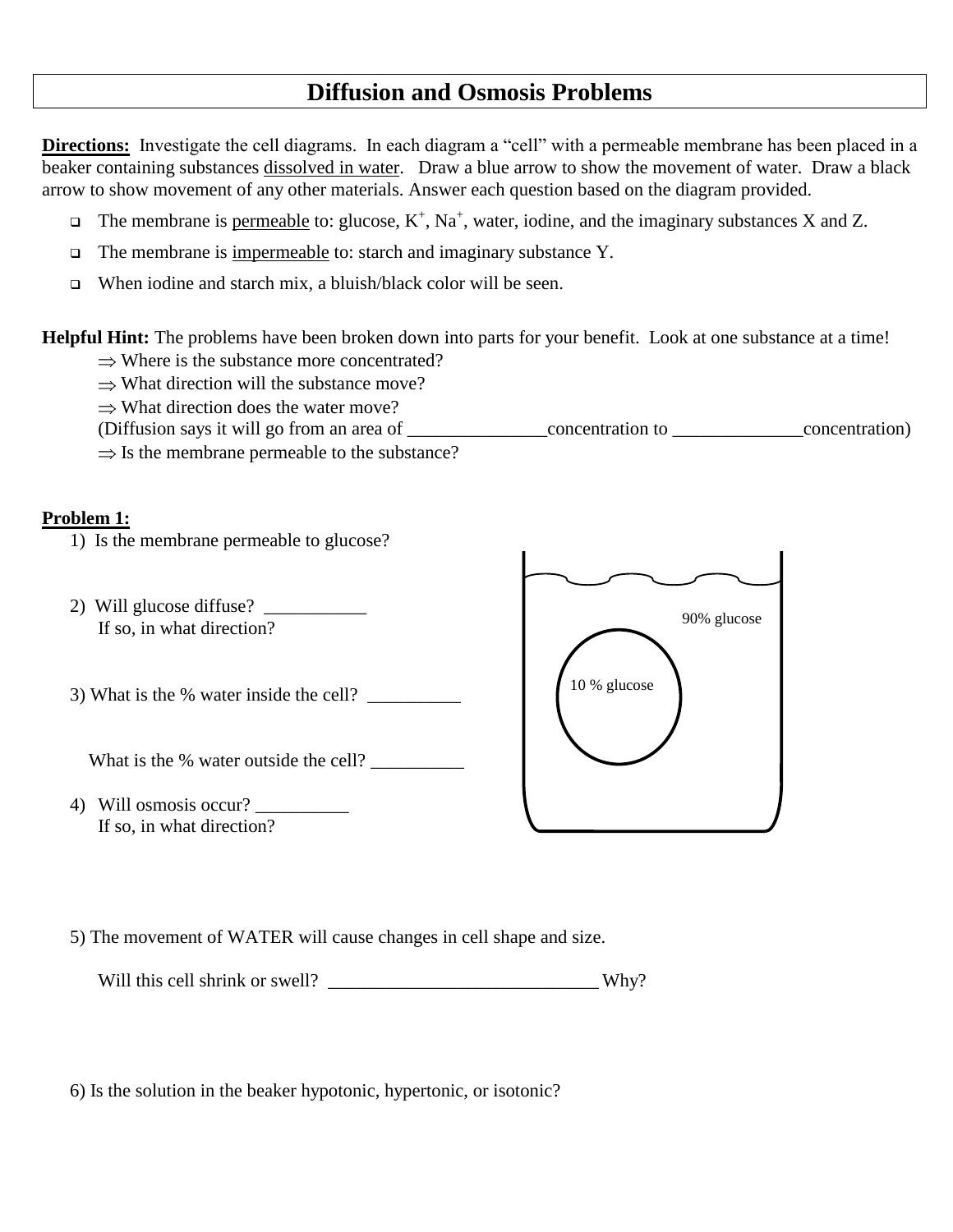### **Problem 2:**

- 1) Will glucose diffuse? \_\_\_\_\_\_\_\_\_\_\_ If so, in what direction?
- 2) Will starch diffuse? If so, in what direction?
- 3) What is the % water inside the cell?  $\frac{1}{\sqrt{2}}$



- 4) Will osmosis occur? \_\_\_\_\_\_\_ If so, in what direction?
- 5) Is the solution in the beaker hypotonic, hypertonic, or isotonic?

### **Problem 3:**



60% glucose<br>10 % starch

10% glucose 60% starch

7) Is the solution in the beaker hypotonic, hypertonic, or isotonic?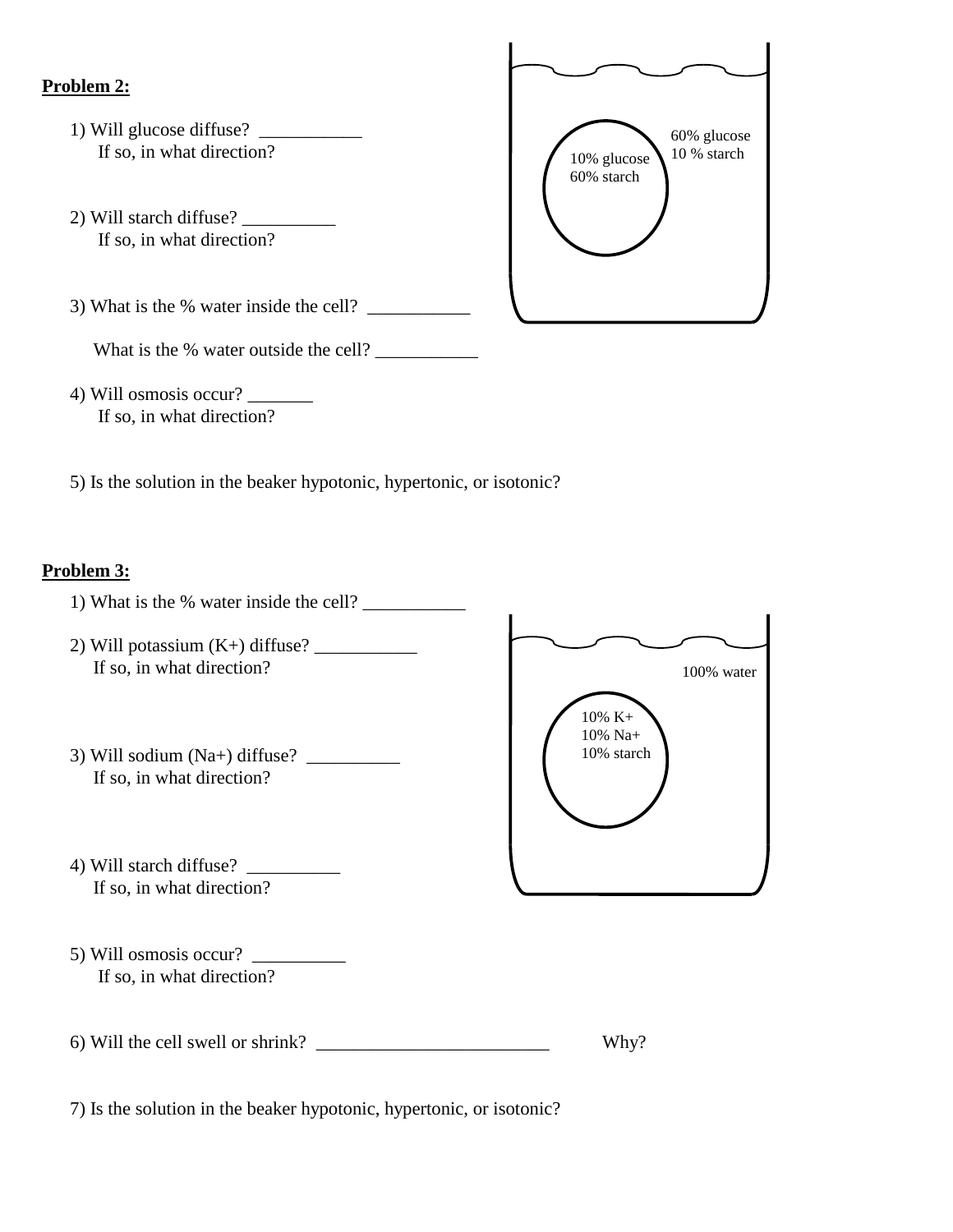### **Problem 4:**

- 1) Will osmosis occur? If so, in what direction?
- 2) Will any other substances diffuse across the membrane? Which ones?
- 3) What direction will each substance diffuse?



4) Will the cell swell or shrink?

5) Is the solution in the beaker hypotonic, hypertonic, or isotonic?

6) Iodine is a yellowish solution. A starch solution is white. A starch solution turns purplish-black in the presence of iodine. If you wait a few hours, then add iodine to the beaker, what color would the beaker solution be? Explain your answer.

## **Problem 5:**

- 1) Will osmosis occur? If so, in what direction?
- 2) Will any other substances diffuse across the membrane? Which ones?
- 3) What direction will each substance diffuse?



- 4) Is the solution in the beaker hypotonic, hypertonic, or isotonic?
- 5) What will be the initial color of the solution (immediately after the "cell" is put in the beaker)

 $\Box$  in the cell?  $\Box$  in the beaker?  $\Box$ 

6) What will be the final color of the solution (after the "cell" sits in the solution for several minutes)